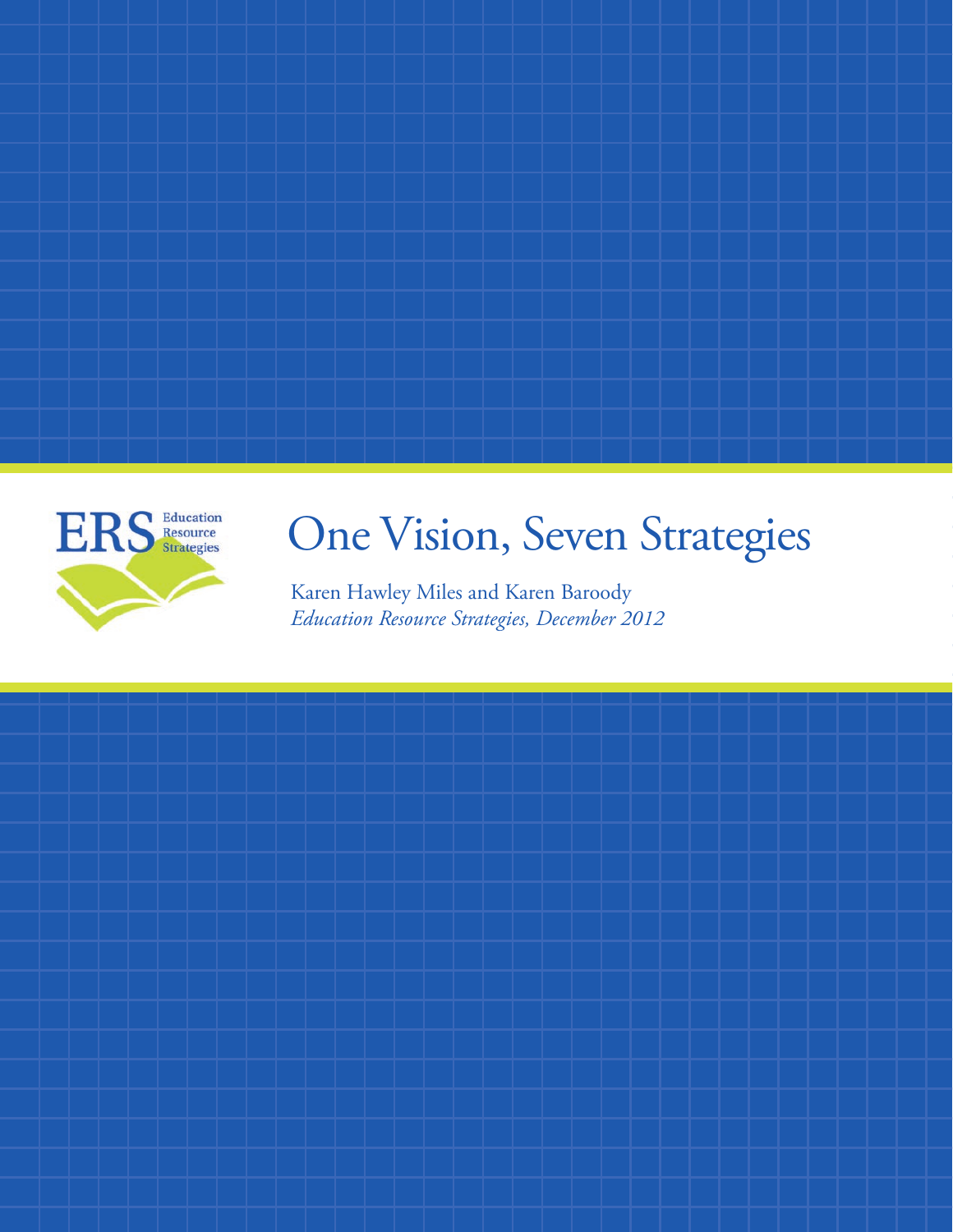# Behind *One Vision, Seven Strategies*

This publication summarizes the vision and urgency for transforming education systems now. The vision has evolved from Education Resource Strategies (ERS) work with urban districts around the country. ERS is a non-profit organization dedicated to helping urban school systems organize talent, time and money to create great schools at scale. *One Vision, Seven Strategies* is a call to action, launching our new campaign, *School System 20/20.*

*School Systems 20/20* presents our seven strategies for transforming education systems so that all students succeed. The campaign provides a vision and tools to help get there. Join our efforts to transform systems so every school can be a great school.

*Karen Hawley Miles* is founder and Executive Director of ERS.

*Karen Baroody* is ERS Managing Director.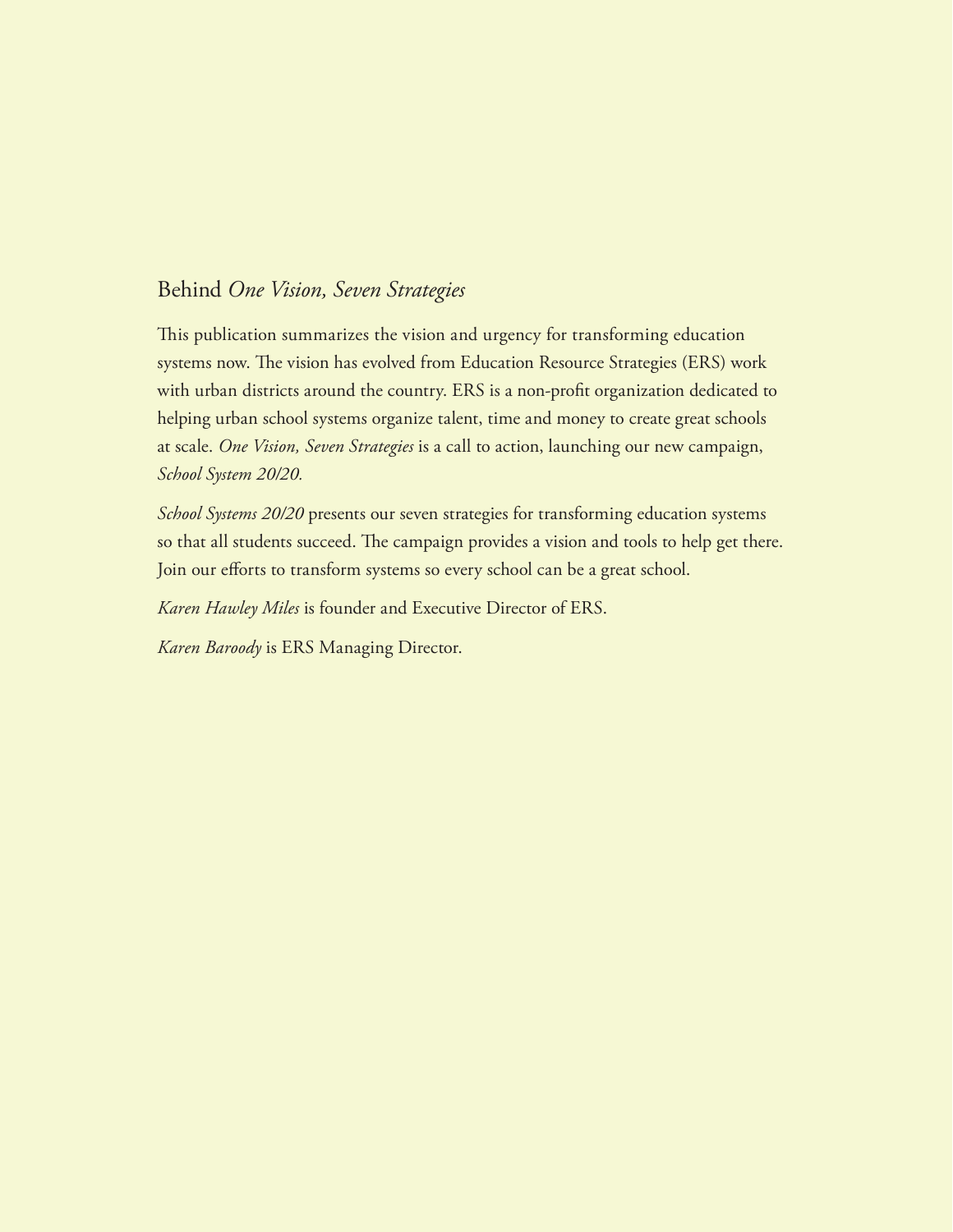# One Vision, Seven Strategies: School Systems for the Information Age

*Karen Hawley Miles and Karen Baroody*

The "American Dream" is under duress as the economy slows, incomes stagnate, and upward mobility is more limited than at any time in recent history. Despite a steady increase in per-pupil spending on public schooling over the last decades, not enough students graduate with proficiency in reading and math. And despite some progress over the past decade, students living in poverty and who are African American or Hispanic, still lag far behind white students with more means.<sup>1</sup>

Yet not all schools are failing. There are many exemplary schools including urban schools that are succeeding despite high poverty rates, and growing numbers of district leaders taking courageous steps toward real and lasting improvement. To achieve our ambitious performance goals for all students, school-level change alone is not the answer. We need to raise our sights and reorganize the entire educational structure in which our schools function.

# **New Structure for New Goals**

Unlike most industries where resource use and organization have changed dramatically over the past few decades, the fundamental school structures and patterns of spending in education have remained largely unchanged. Yet they were established to deliver on completely different goals than those we are trying to achieve today:

| THEN                                                                                                          | <b>NOW</b>                                                                                                               |
|---------------------------------------------------------------------------------------------------------------|--------------------------------------------------------------------------------------------------------------------------|
| Provide access to<br>subject matter                                                                           | Ensure student learning                                                                                                  |
| Prepare and sort<br>students for range of<br>jobs requiring different<br>levels of knowledge<br>and expertise | Ensure ALL students<br>are prepared for college<br>and career                                                            |
| Prepare students for<br>predictable jobs                                                                      | Build skills to partici-<br>pate in information age<br>and engage in life-long<br>learning for rapidly<br>changing world |

The organizational practices and structures that grew out of these historical objectives largely dictate how schools look today:

- Teachers in isolated classrooms, paid based on number of years and courses taken, with few options to leverage and grow expertise without leaving the classroom.
- • Age-graded, subject-specific classes that vary little in size by subject, grade or student need.
- School days organized into short, rigid time blocks for 6.5 hours a day, 180 days a year.
- Students who fall behind get pulled out of mainstream classes for extra help.

These legacy structures are reinforced by local and state funding systems, staffing practices, union contracts, and even state laws stipulating everything from class size to teacher salary. This inhibits movement toward new ways of organizing education to align with today's goals and realities.

What are those realities? Research shows that students begin at different points and learn at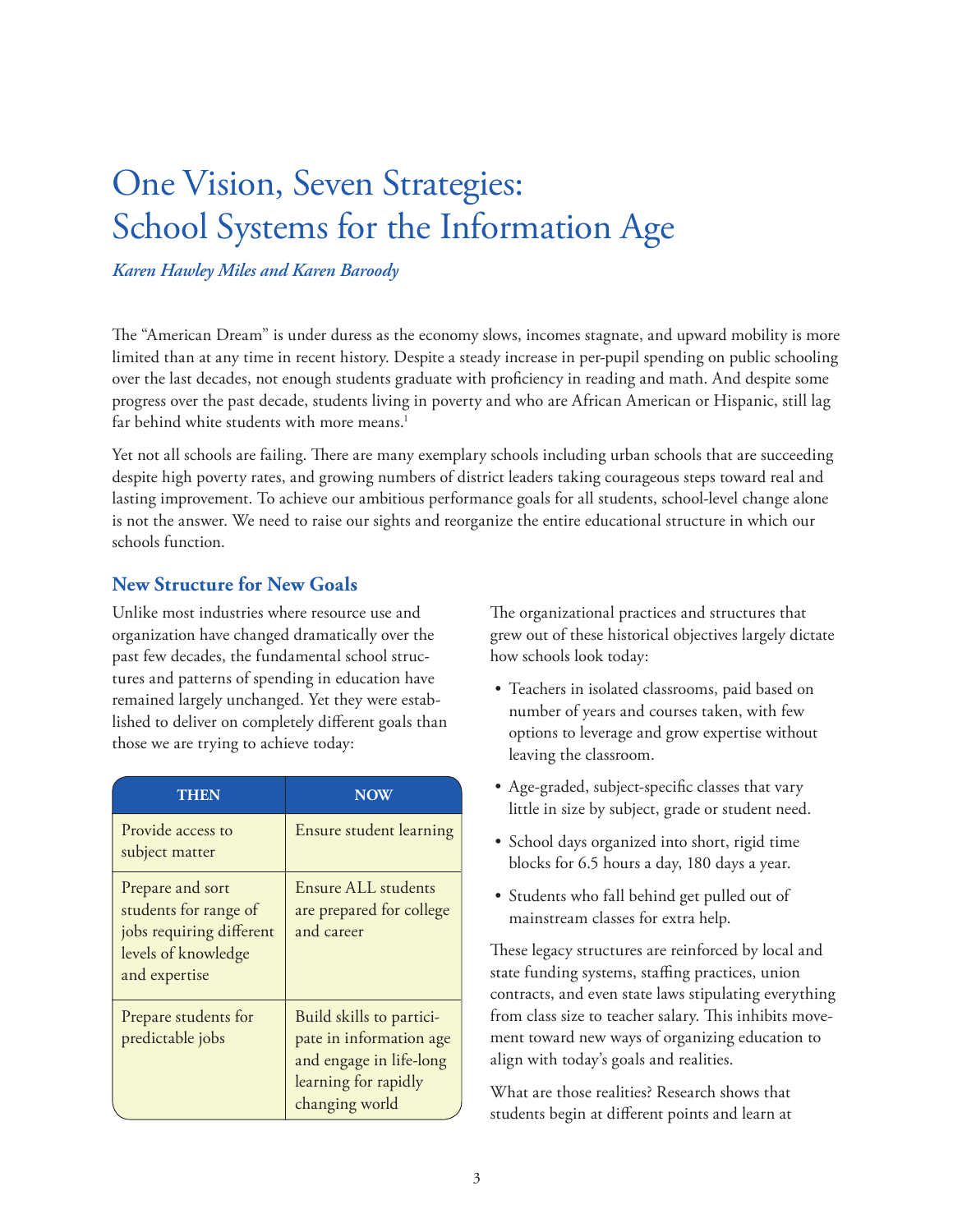different rates. It also shows that high-performing schools rely on teams of teachers with the combined expertise to use data to continually improve their practice and to adjust their lessons and student grouping to meet individual needs. Just as you can't fit a square peg into a round hole, we won't achieve our vision of proficiency for all students in a system that was built to deliver *access* for all, but *mastery* for only some.

So how do we bridge the gap between access and mastery? There is no shortage of opinions on this subject. "Eliminate teacher tenure." "Pay teachers for performance." "Extend the school year and increase instructional time." "Spend more on [fill in the blank] programs." The list goes on and on.

But while each idea for "fixing" education may have merit, they all share a critical flaw: They take a one-dimensional view of the problem. They focus on the need for change in a specific area, ignoring the larger picture of how all the pieces work together to achieve overarching objectives.

# **Three E's of Educational Progress**

Tinkering won't do. To achieve the aggressive goals we've set for public education, we need to reorganize our fundamental educational structures. We need to adopt an integrated "systems level" approach to accomplish the three E's of American education:

#### *Excellence for All*

We need an approach that acknowledges that different students succeed in different ways. While some students thrive in a school with a traditional schedule, others may need an extended day or access to social and health services. For students who fail to thrive in one situation, we need the flexibility to provide effective alternative settings free from the stigma of "pull outs." We need structures that allow for sharing of innovative practices. We need the ability to assign talented staff to schools with the

greatest needs, while providing all employees with growth opportunities. Most importantly, we need to promote a collective vision of excellence that drives support from the entire community—a community that shares the goal of creating an educated citizenry with 21<sup>st</sup> century skills.

# *Equity*

We need structures designed to deliver educational quality across the board. It is not enough to have a few successful schools scattered through a city. There are natural geographic boundaries in communities, but those boundaries should not be barriers to highquality schools and programs. A commitment to educate all children well is both philosophical and pragmatic. Americans believe in and support the opportunity for everyone to be educated—and to expect an equitable return on their investment.

# *Efficiency*

We need to structure educational organizations to make the most of taxpayer investments. This means finding innovative ways to organize talent, time, and technology and to achieve greater economies of scale in operations and school support.

# **One Vision, Seven Integrated Strategies** <sup>2</sup>

In our work with urban districts, we have developed a multi-dimensional vision for restructuring public education for today's goals and realities. This vision is built around seven transformational strategies for organizing resources—people, time, and money to support the creation of high-performing schools at scale.

These strategies should not be viewed as "best practices" or "success factors" that can be implemented independent of each other. Instead, they should be seen as an integrated set of seven strategies for transforming education to meet our new goals for learning.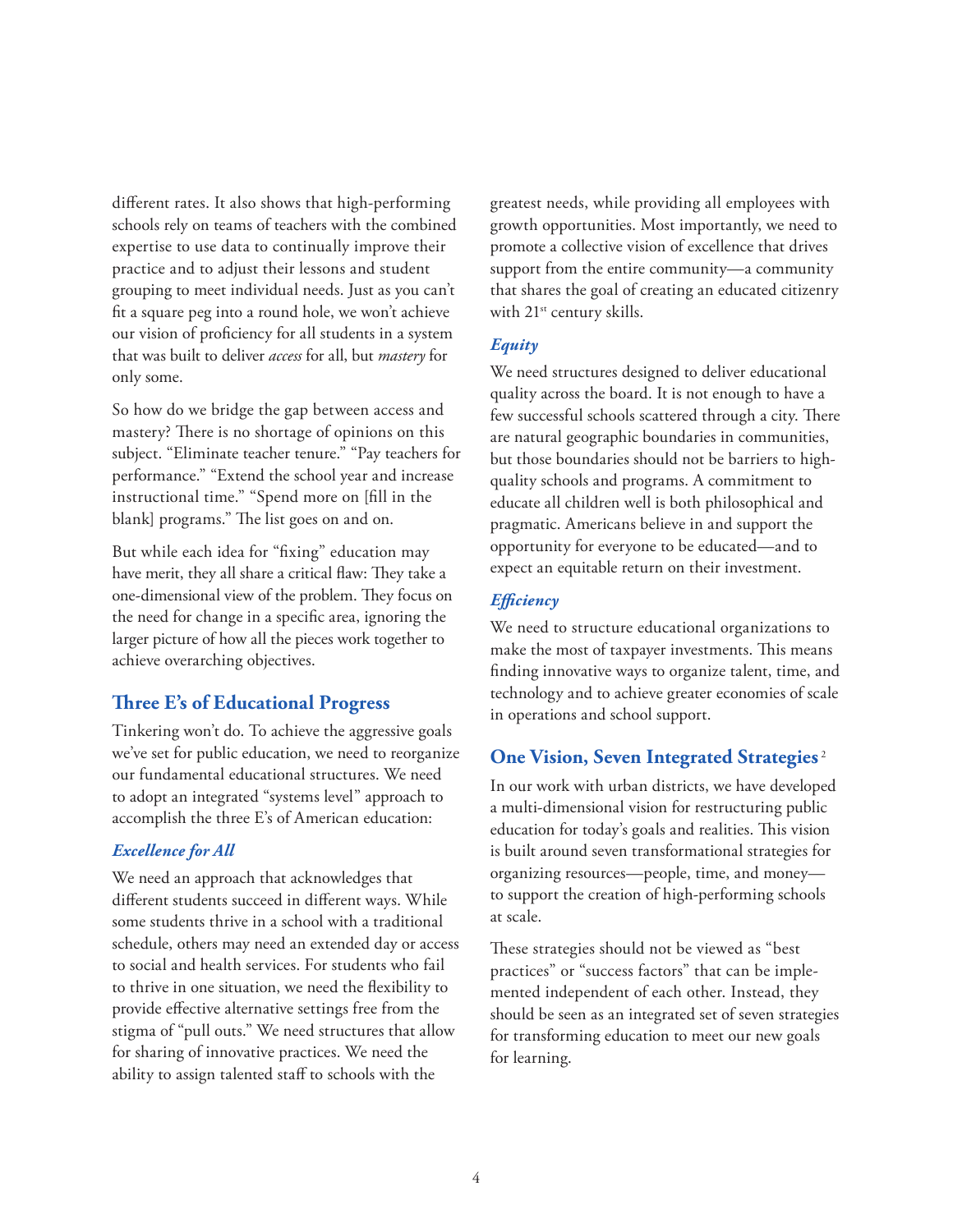# **1. Define information-age standards for learning and align curriculum, instruction, and assessment.**

Too many states and districts have goals for learning that do not include the content knowledge, critical thinking skills, creativity and collaboration that  $21<sup>st</sup>$  century jobs will require. The Common Core Standards, now adopted by 45 states and 3 territories, are an important first step. Such standards provide the foundation for organizing instructional materials and strategies to accomplish them. Common sets of standards enable teachers within schools, schools within districts, and districts across states to share best practices and set benchmarks. Effective assessments, both standardized and teacher-developed are critical for teachers and school leaders to continuously adjust instruction and to ensure that students learn the material. It makes no sense for individual schools to be recreating scope and sequence and developing formative assessment tools completely on their own without leveraging these efforts across systems and states.

#### **2. Restructure the teaching job.**

Teaching effectiveness is the single most important in-school predictor of student achievement. Having a high performing teacher for four years in a row can close the achievement gap.3 And, the evidence is mounting that teachers who team with other effective teachers get better results than those who don't or can't.<sup>4</sup> This virtuous cycle begins with attracting high potential teachers to consider the teaching profession. Then, school systems need to attract top candidates, develop them throughout their careers, and reward them for success. To do this, they must restructure the teaching job to emphasize teacher teams, differentiated roles, and more flexible job definitions and schedules. A more effective system will include new ways to attract and hire top talent, support and develop individuals

throughout their careers, retain effective teachers and evaluate effectiveness. Districts must identify struggling teachers and provide sustained support to help those with potential to become better educators—and remove those who don't. They need ways to reward teachers who excel in the classroom and/or who take on challenging assignments or leadership responsibilities. And they need to provide the best teachers with opportunities for advancement that do not require them to leave the classroom full-time and forever.

# **3. Match teachers and time to students through strategic school designs.**

Information age teaching jobs will require new ways of organizing schools that enable teacher collaboration and leverage teaching expertise cost-effectively. This means each school must have a coherent instructional model, and then organize to support this vision in four important ways:<sup>5</sup>

- **• Teaching effectiveness:** Build teaching teams that maximize combined expertise and have time for collaboration and access to expert support.
- **• Instructional time:** Vary time based on subject and student priorities to ensure student learning and engagement.
- **• Individual attention:** Create targeted individual attention for students by providing and continuously adapting schedules, groupings and delivery models in response to student needs and create personal relationships between students and teachers.
- **• Special populations:** Implement cost-effective strategies for students with special learning needs that integrate with general education and emphasize ongoing assessment and response.

Though schools will find many ways to organize against the principles above, the traditional concept of "one teacher/one class/one course" is no longer valid. Students spend time with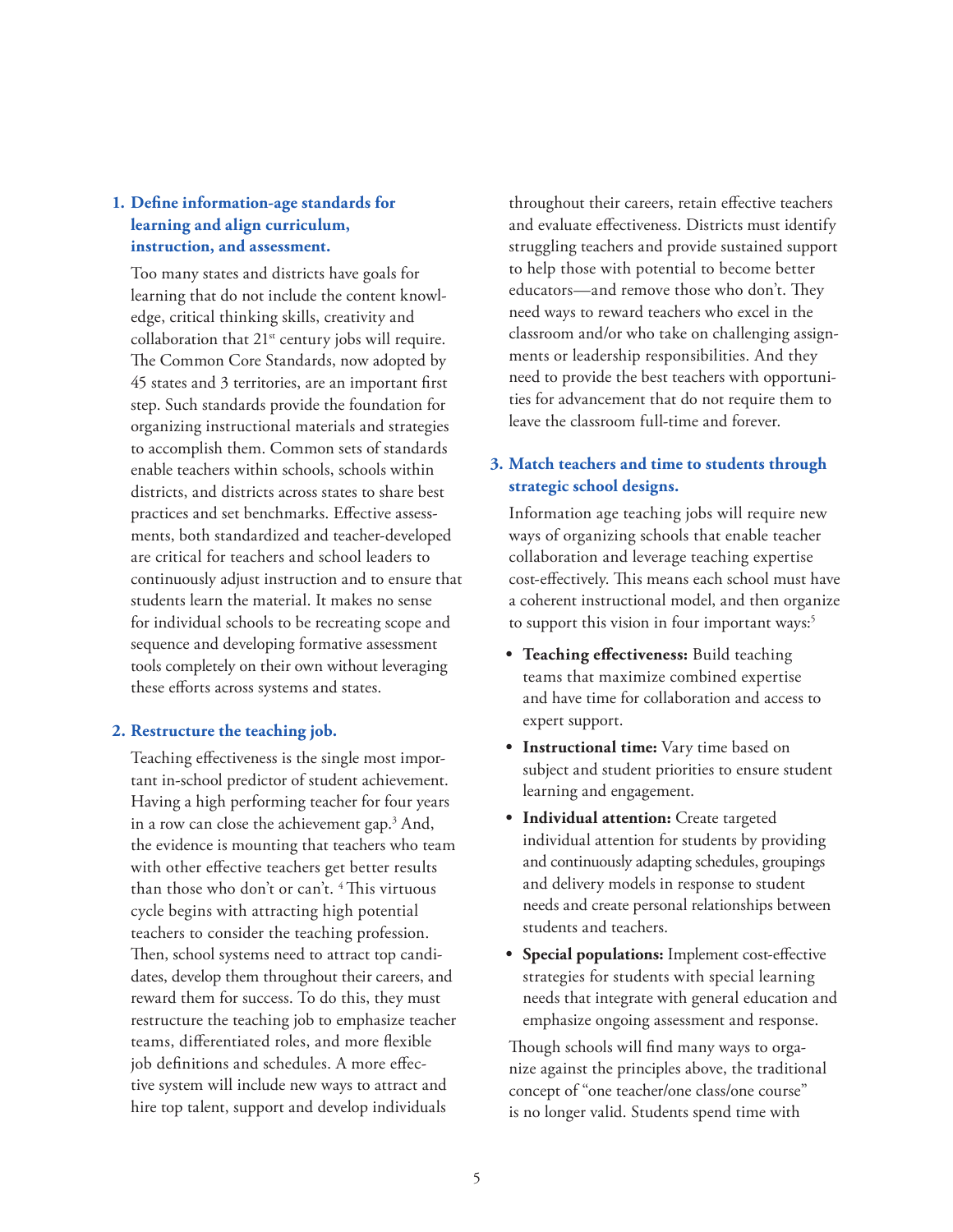different teachers or other adults with specific skills, grouped with different students, for varying lengths of time, studying different subjects or skills, depending on what their learning needs are on that day, or during that week or month. Some students may master what is now considered a year-long "course" (or a year's worth of material) in four or five months; others may need longer than a year. They may spend part of the day in online learning environments with 50 other students, and part of the day in small instructional groups of four to six. Students who struggle receive additional support and attention right away, and as much as possible in the general education environment.

There is no reason to invent these new ways of organizing and to experience the inevitable failures that come with trial and error. School systems have an important role to play to help accelerate or "scale" high-potential models by developing innovative templates for staffing, scheduling, and professional development to serve different numbers and combinations of students with specialized learning needs (such as special education or English Language Learners). New school designs will also require removing barriers to flexible scheduling and grouping of teachers and students.

In addition to supporting new models for school organization, most school systems need to take a critical look at their programs and portfolios of schools and how these align with student needs. Being strategic about the array of schools and programs can significantly reduce costs while enhancing program effectiveness.

#### **4. Build and reward school and district leader capacity.**

Moving to a model that fosters each principal's capacity to initiate, lead, and maintain instructional improvements requires that districts set

a context for school leader success. They must clearly define what effective leaders need to know and be able to do. These standards of excellence will help them to hire the right leaders and place them in situations where they can be successful. They will also allow districts to measure the performance of school leaders and to hold them accountable, while providing the right career support. Being deliberate about consistent, district-wide leadership development will also ensure a ready pool of high-potential leaders to draw on as opportunities arise.

#### **5. Revise funding systems.**

To ensure that all schools reach high standards, school systems must ensure that the level and type of resources match the needs of students. Despite the best intentions, current resource allocation practices result in wide funding variances across schools, even adjusting for differences in student needs, and they do not do a good job of matching resources—not just funding level, but also staff skills and capacity, and student and teacher time—to student needs and schools' instructional models. Most systems will need to adjust the way they allocate resources to schools, giving the most support to schools and students with greatest need, and give resources to schools in ways that best support their school designs. Many systems may also need to adjust their school portfolio to ensure that the mix of school grade levels, sizes and programs are appropriate to meet student needs cost-effectively.

#### **6. Redesign central system offices.**

System operations must be reorganized to move from Industrial Age control models designed to ensure compliance, to systems that use data and technology to empower local school leaders and teachers, customize service to schools, and improve efficiency. Centralized systems should be used to assess and provide what each school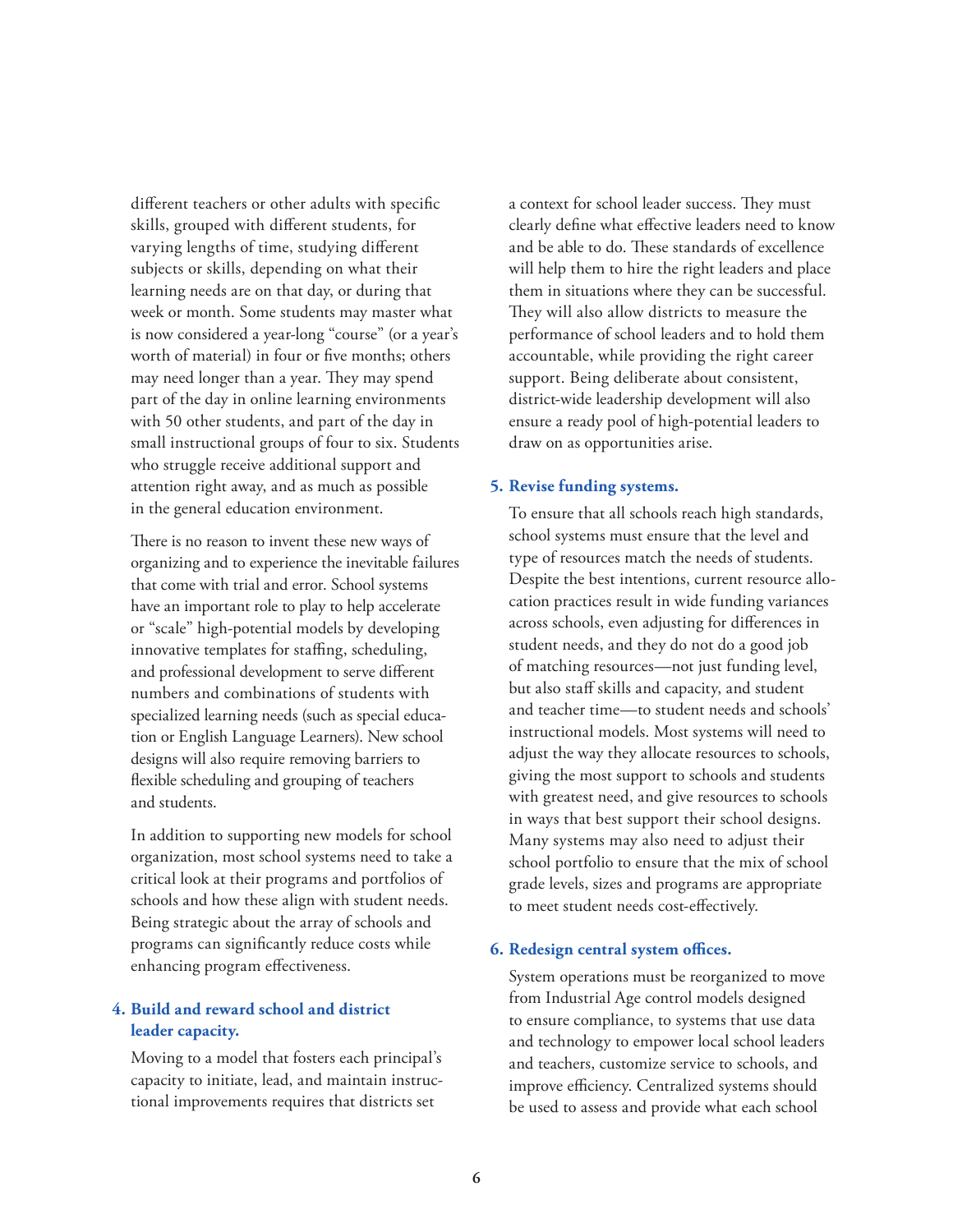needs. New systems of accountability should empower and expand upon the success of highperforming schools while providing support to underperforming schools *before* they fail students. School districts need an explicit strategy for turning around very low-performing schools that is integrated with the overall reform plan, and operations must be redesigned and streamlined to reflect this new service and support function.

#### **7. Leverage partnerships with families, communities, and outside experts.**

Shifting from traditional models in which needy students are often separated from the general education classroom to more integrated and costeffective models of serving students will require districts to partner in new ways with families, communities, and outside expert providers. School systems should partner with other social service providers and combine resources to ensure integrated delivery and a "whole child" focus. In addition, most communities have myriad other resources—community colleges, local businesses and artists, youth service organizations—that would benefit from strong schools and may be able to cost-effectively augment or expand support in relevant areas. In some instances, community partnerships can even provide creative and costeffective instruction to supplement instruction

provided by classroom teachers. Finally, numerous suppliers are organizing to provide online and other instructional offerings that expand curricular offerings and provide additional options for matching students with instructors at lower cost and sometimes higher quality.

Making these changes will not be easy. Each is a significant undertaking, yet all are necessary to build the educational systems we need. Implementing them means dismantling structures, processes, policies, and regulations that have, in many cases, existed for decades. It means changing the way teachers, school, and district leaders think about and do their jobs. It means changing the way we all think of a "class" or even a "school." It will be messy, politically charged, and emotionally difficult. But continued failure to provide our nation's children with the education they need and deserve is not an option.

Current energy around real reform combined with extreme budget pressure is creating momentum toward tackling longstanding barriers to innovation and improvement. But attacking the problem school by school is not enough. And even the boldest changes implemented in isolation will not achieve the change we need. We need to take a multidimensional approach and fundamentally reorganize education to meet our goals of excellence, equity, and efficiency for all students. The time is now.

#### **END NOTES**

- **1** A. Vanneman, L. Hamilton, J. Baldwin Anderson, and T. Rahman, "Achievement Gaps: How Black and White Students in Public Schools Perform in Mathematics and Reading on the National Assessment of Educational Progress," (2009). National Center for Education Statistics, Institute of Education Sciences, U.S. Department of Education.
	- F. C. Hemphill, and A. Vanneman, "Achievement Gaps: How Hispanic and White Students in Public Schools Perform in Mathematics and Reading on the National Assessment of Educational Progress," (2011). National Center for Education Statistics, Institute of Education Sciences, U.S. Department of Education.
- **2** For more on these strategies see ERS publication, *Seven Strategies for District Transformation*.
- **3** Eric A. Hanushek, John F. Kain, Daniel M. O'Brien, Steven G. Rivkin, "The Market for Teacher Quality," (2005). National Bureau of Economic Research. Massachusetts.
- **4** Carrie Leanna "The Missing Link in School Reform," (2011). Stanford Social Innovation Review.
- **5** Karen Hawley Miles and Stephen Frank, *The Strategic School: Making the Most of People, Time and Money,* (California: Corwin Press, 2008).